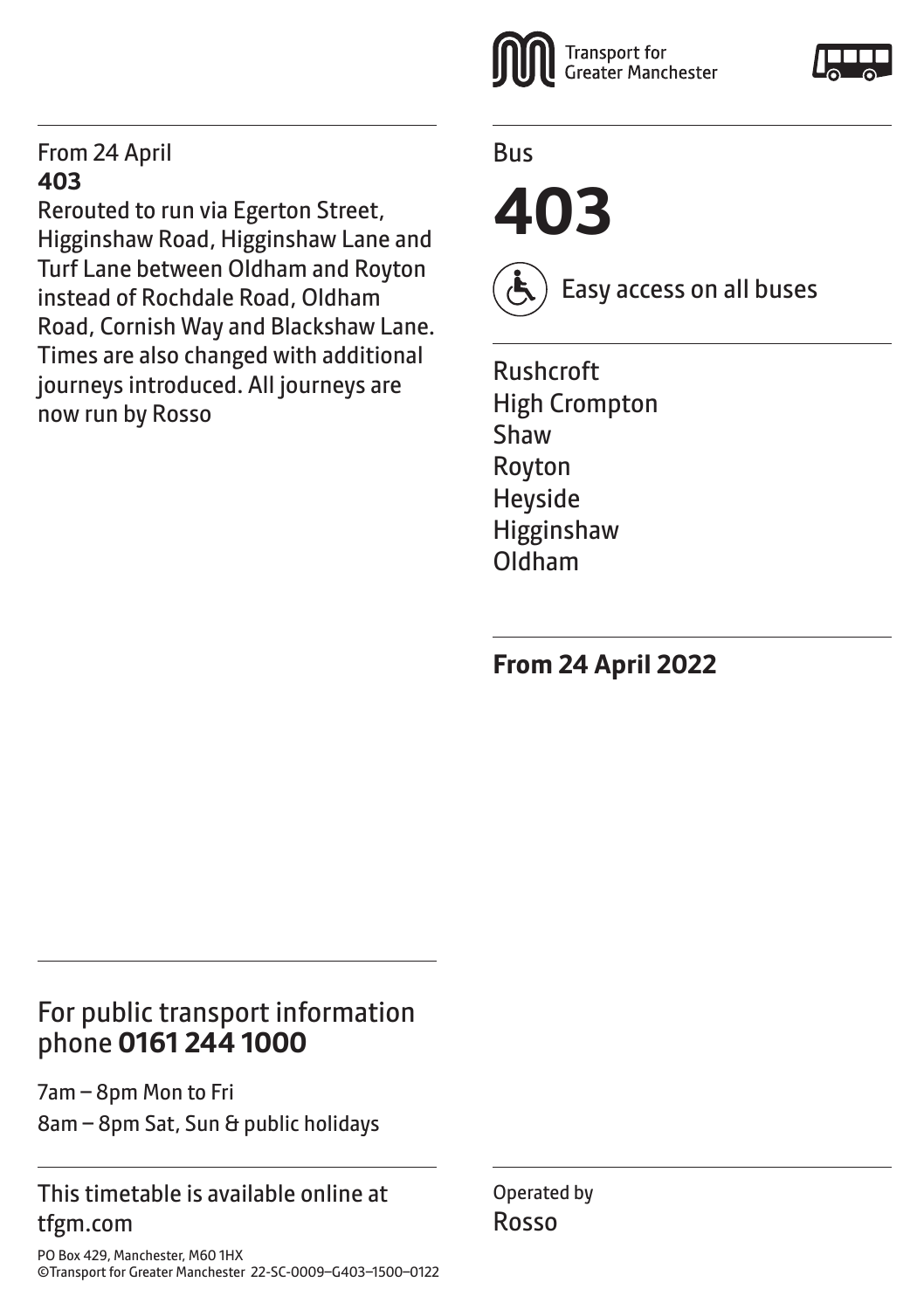# Additional information

## Alternative format

To ask for leaflets to be sent to you, or to request large print, Braille or recorded information phone 0161 244 1000 or visit tfgm.com

#### Easy access on buses



 Journeys run with low floor buses have no steps at the entrance, making getting on and off easier. Where shown, low floor buses have a ramp for access and a dedicated space for wheelchairs and pushchairs inside the bus. The bus operator will always try to provide easy access services where these services are scheduled to run.

# Using this timetable

Timetables show the direction of travel, bus numbers and the days of the week. Main stops on the route are listed on the left. Where no time is shown against a particular stop, the bus does not stop there on that journey. Check any letters which are shown in the timetable against the key at the bottom of the page.

## Where to find information about service changes

tfgm.com Bus station posters Leaflets from outlets.

# Tickets and information

Bus companies offer a range of tickets for use on their own buses. For travel on any service in the County, use System One tickets, including DaySaver. Travelshops provide tickets, information and journey planning advice on buses, trains and trams for work and pleasure.

# Using the 24 hour clock

Times are shown in four figures. The first two are the hour and the last two are the minutes.

0753 is 53 minutes past 7am 1953 is 53 minutes past 7pm



## Operator details

**Rosso**

Queensgate Depot Colne Road Burnley BB10 1HH Telephone 01706 390 520 email info@rossendalebus.co.uk

#### **Travelshops**

**Oldham Bus Station**

Mon to Fri 7am to 5.30pm Saturday 8am to 5.30pm Sunday\* Closed \*Including public holidays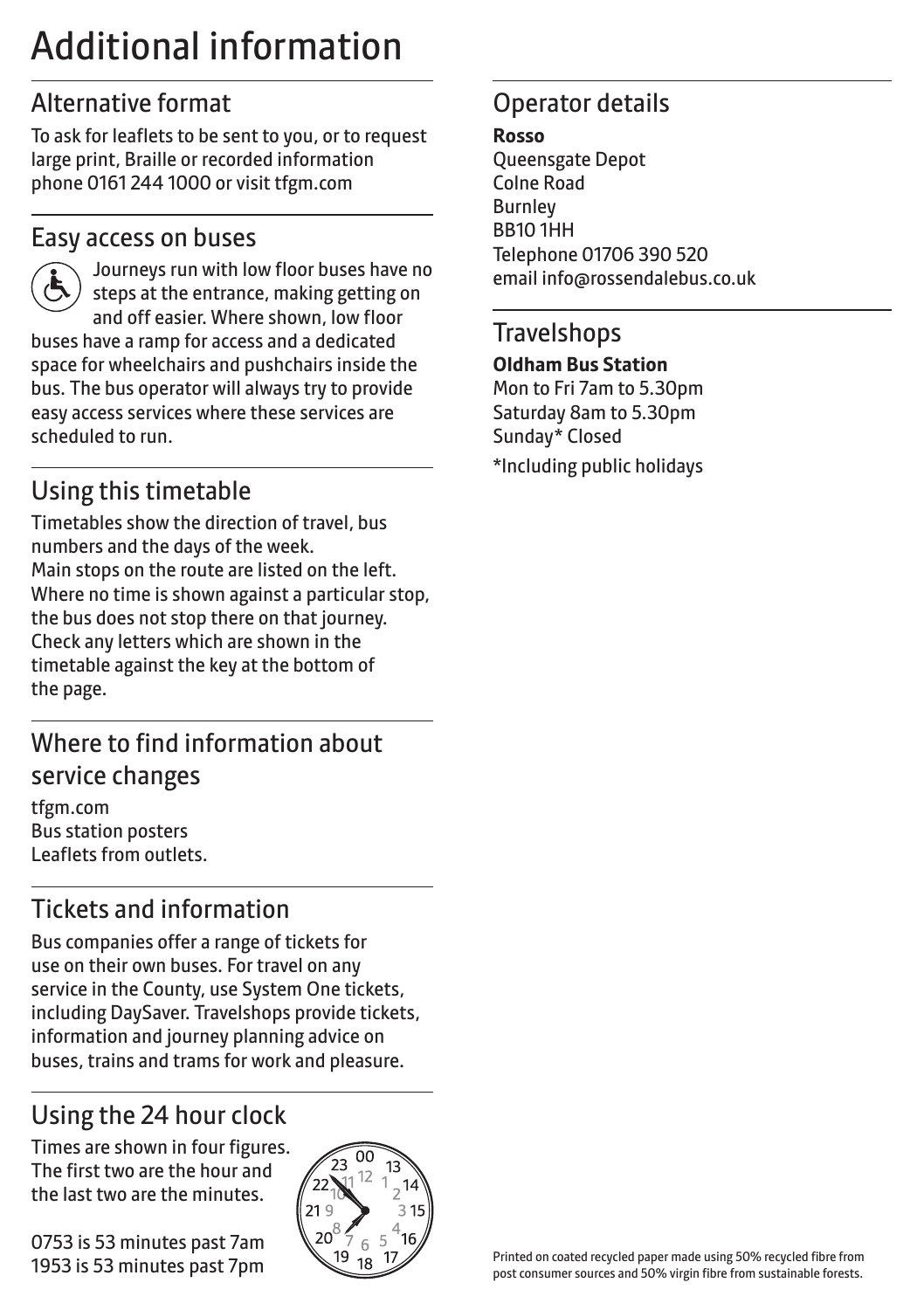